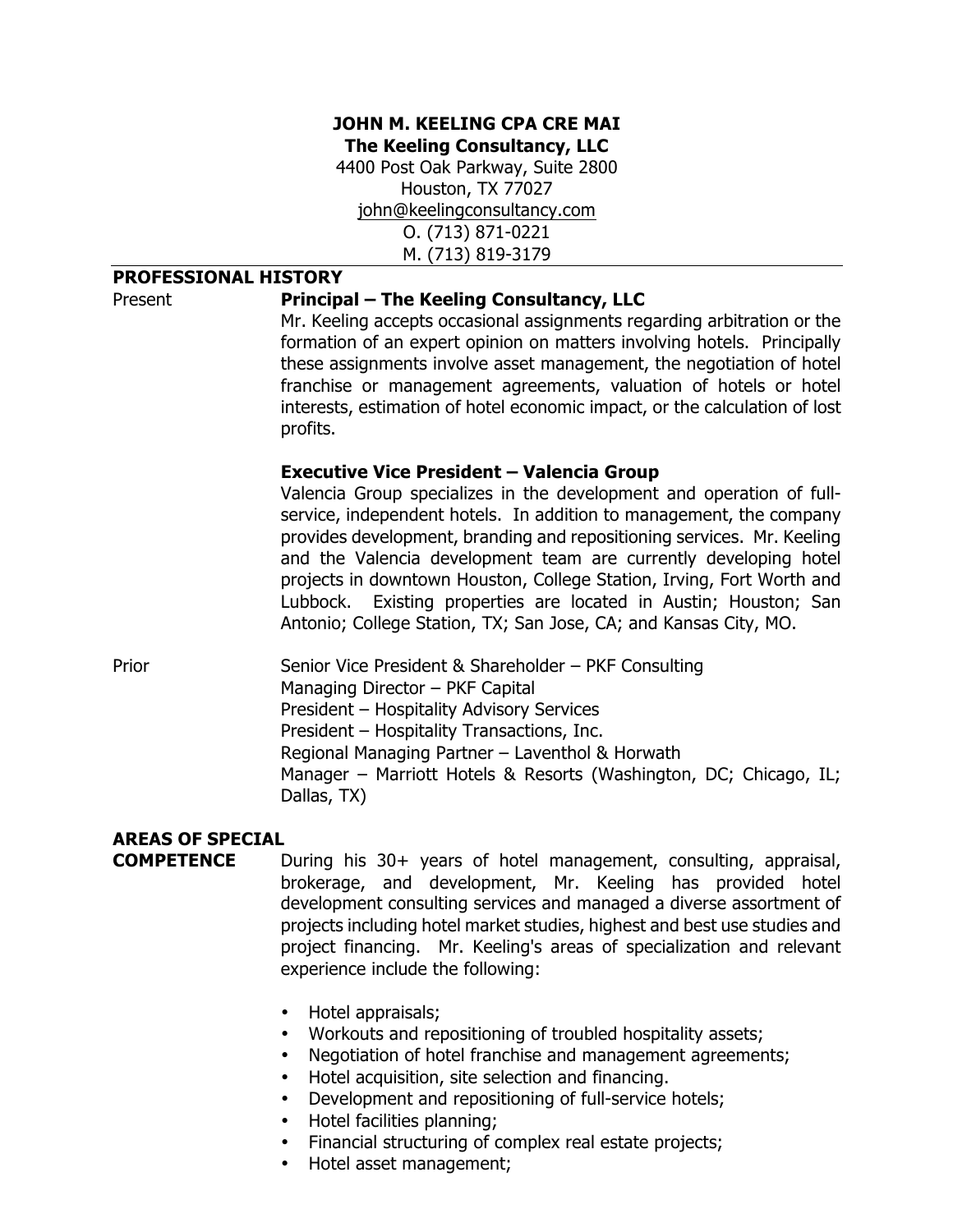- Hotel disposition; and,
- Expert testimony on hotel issues.
- **EDUCATION** University of California at Los Angeles, CA BA, History (Cum Laude) Michigan State University, East Lansing, MI – MBA, Hotel Restaurant & Institutional Management University of St. Thomas, Houston, TX - MATS Completed the Appraisal Institute course Fundamentals of Separating Real Property, Personal Property, and Intangible Business Assets Completed all course work for a Certificate of Completion of the Appraisal Institute's Litigation Certificate program
- **TEACHING** Mr. Keeling has lectured numerous times at the Conrad N. Hilton College of Hotel and Restaurant Management at the University of Houston and lectures on hotel design and serves on the student project review panel at the Rice University School of Architecture.
- **RECOGNITION** Mr. Keeling is a recognized authority on hotel matters and has been quoted in the Wall Street Journal, New York Times, Newsweek, Business Travel News, Hotel Management, and numerous weekly business journals and daily newspapers. He has been inducted into the exclusive Counselors of Real Estate (CRE).

He has been a speaker at numerous industry conferences including The Lodging Conference in Phoenix, the Hospitality Law Conference in Houston, the Lifestyle/Boutique Hotel Development Conference in Miami, the Boutique & Lifestyle Leadership Symposium in Las Vegas, the Hunter Hotel Conference in Atlanta, and the THINC Conference in Chicago.

In 2015 Mr. Keeling was inducted into the Michigan State University, School of Hospitality Business Hall of Fame as an Alumnus of the Year. He was named an Honorary Alumnus of the Conrad N. Hilton College of Hotel & Restaurant Management at the University of Houston. Mr. Keeling was given a Lifetime Achievement Award by the Hotel & Lodging Association of Greater Houston and a Distinctive Service Award by the Austin Hotel & Lodging Association.

He serves on the Real Estate & Development Advisory Council for The School of Hospitality Business at Michigan State University.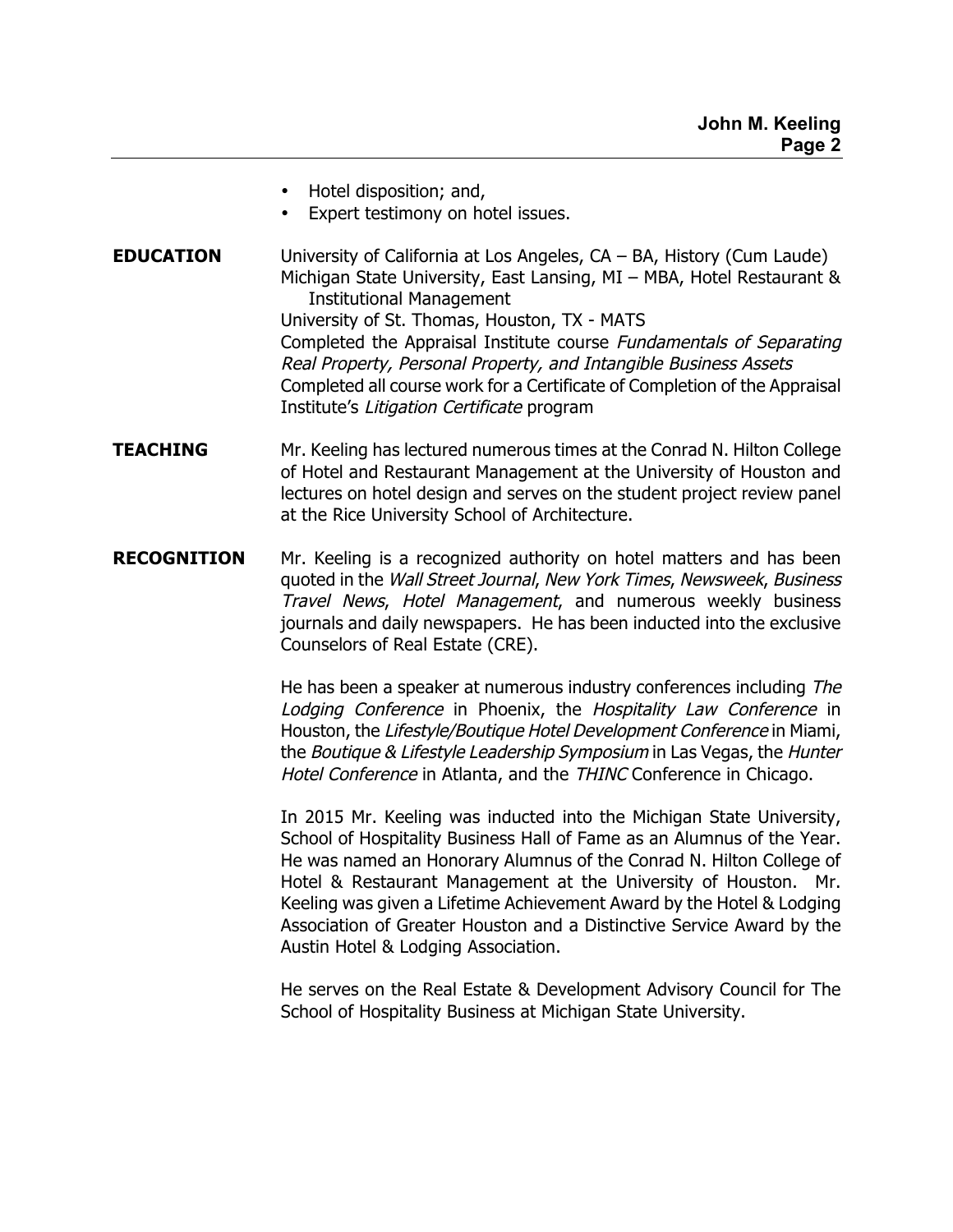| <b>PROFESSIONAL</b><br><b>MEMBERSHIPS</b> | American Institute of Certified Public Accountants (CPA)<br>The Appraisal Institute (MAI)<br>The Boutique & Lifestyle Lodging Association (Serves on the Board of<br>Advisors)<br>The Counselors of Real Estate (CRE) (Past Chairman of the Houston<br>Chapter)<br><b>Forensic Expert Witness Association</b><br>Greater Houston Convention & Visitors Bureau (serves on the Executive<br>Committee of the Board of Directors)<br>Hotel & Lodging Association of Greater Houston<br>(immediate past Chairman of the Board of Directors and serves on<br>the Executive Committee)<br>Texas Society of Certified Public Accountants<br>The Urban Land Institute (Urban Development & Mixed Use Council)                                                |
|-------------------------------------------|------------------------------------------------------------------------------------------------------------------------------------------------------------------------------------------------------------------------------------------------------------------------------------------------------------------------------------------------------------------------------------------------------------------------------------------------------------------------------------------------------------------------------------------------------------------------------------------------------------------------------------------------------------------------------------------------------------------------------------------------------|
| <b>LICENSES</b>                           | Louisiana Certified General Real Estate Appraiser (G 1117)<br>Texas Certified Public Accountant (026106)<br>Texas Certified General Real Estate Appraiser (TX-1330308-G)<br>Texas Real Estate Broker (0334658)                                                                                                                                                                                                                                                                                                                                                                                                                                                                                                                                       |
| <b>PUBLICATIONS</b>                       | Real Estate Market Analysis: Methods and Case Studies. The Urban Land<br>Institute. 2009 and Real Estate Market Analysis: A Case Study Approach.<br>$2002 - (contributing author)$<br>"Hotel Market: Is this the Time to Sell your Economy Hotel?" in AAHOA<br>Lodging Business, September 2006.<br>"Distressed Situation Expected In Next Year," in Hotel & Motel<br>Management, Nov. 5, 2001<br>"Brands Have the Financing Edge," in Hotel & Motel Management, May 7,<br>2001.<br>Hotel Development, The Urban Land Institute. 1996 - (contributing<br>author)<br>Downtown Development Handbook. The Urban Land Institute. 1992 -<br>(contributing author)<br>Texas Real Estate Investment Guide. Texas A&M University - (wrote<br>hotel chapter). |

# **NEITHER THE KEELING CONSULTANCY, LLC NOR VALENCIA GROUP ARE CPA FIRMS.**

## **A representative sample of Mr. Keeling's specific client engagements as an expert witness are as follows:**

Retained by counsel to asses the impact on the Hilton Garden Inn NW in Houston of lost parking spaces do to a partial condemnation proceeding by the Texas Department of Transportation.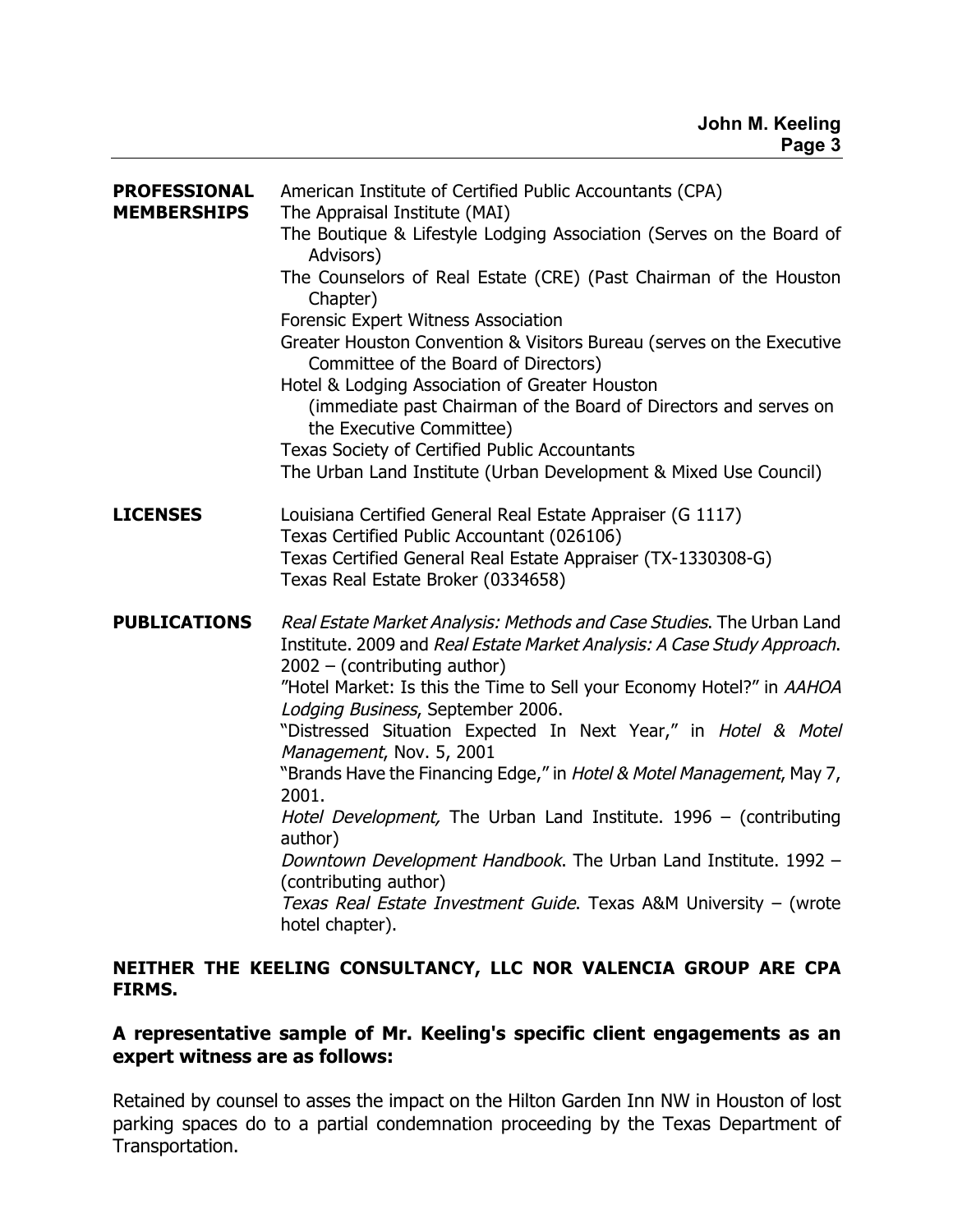Represented counsel for the lender in a bankruptcy case involving the Wyndham Garden Hotel (former Dream Inn) in Addison, Texas.

Retained by counsel to appraise for litigation in an ad valorem tax case concerning the Marriott Plaza Hotel in downtown San Antonio, Texas. Involved separating business enterprise value from real property value for three consecutive years.

Retained by counsel to calculate lost profits due to interference in the development of a hotel in Kermit, Texas. Case has settled.

Retained by counsel in a case involving a claim against a hotel syndicator that he should have assumed some management responsibilities in a failed hotel venture in Omaha, NE. (Court testimony)

Retained by counsel to appraise for litigation in an ad valorem tax case concerning the DoubleTree Hotel Downtown in El Paso, Texas. Involved separating business enterprise value from real property value for four consecutive years.

Retained by counsel to determine the value of the Holiday Inn & Suites West Loop in Houston at the time the property was foreclosed on.

Prepared estimates of damages and lost profits incurred as a result of the British Petroleum oil spill on two hotels located along the Texas Gulf Coast.

Prepared consulting expert comments on appraisals of the Four Seasons Hotel Nevis prepared by two internationally know appraisers, each of whom represented opposing sides in a lost profits case.

Retained by counsel representing the owner in a bankruptcy proceeding to assess the debtor's plan of reorganization involving the Holiday Inn Hobby Airport in Houston, Texas. (Court testimony)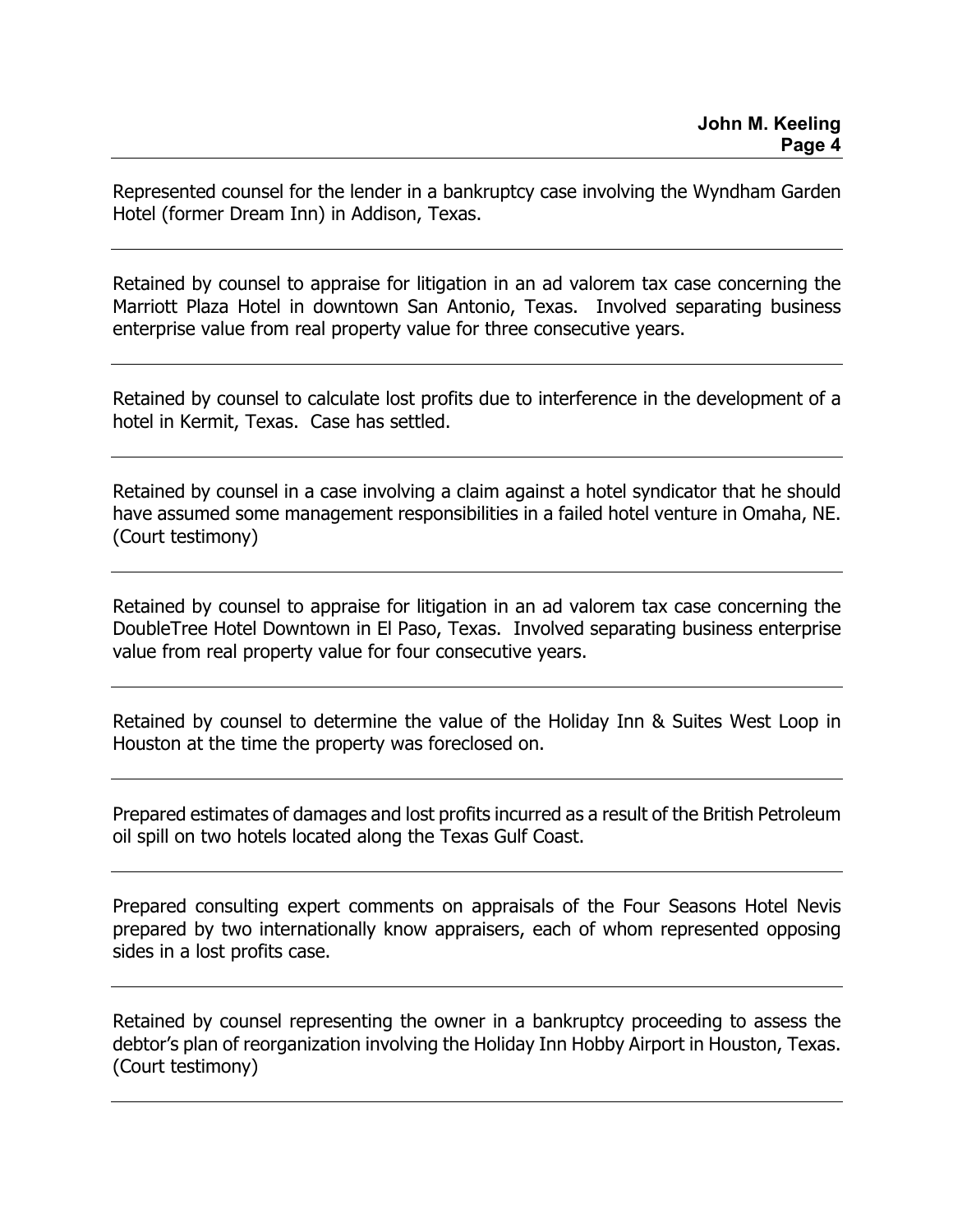Prepared appraisals of the Hampton Inn Downtown, Springhill Suites Medical Center, and the Homewood Suites Northwest in San Antonio for an ad valorem tax litigation assignment.

Appraised the Holiday Inn Express & Suites in Selma, Texas for two tax years in a litigation assignment to determine the value of the property for ad valorem tax purposes.

Retained by counsel in a case involved with the calculation of profits lost by the failure of a land owner in San Antonio to lease a site for the construction of a Hilton Garden Inn. (Deposition)

Prepared an appraisal of the Marriott Plaza Hotel to establish the value of the real estate for ad valorem purposes in a litigation assignment.

Retained by counsel representing the owner and contractor of the Courtyard by Marriott Riverwalk in San Antonio in a suit by the owner of an adjacent hotel that claimed their business declined as a result of the construction activity at the Courtyard. (Deposition)

Appraised the Menger Hotel in San Antonio for ad valorem tax litigation involving two tax years.

Retained by counsel representing the owner of the DoubleTree Hotel in New Orleans in a case involving the losses incurred by the cancellation of a contract by FEMA following Hurricane Katrina. (Deposition)

Retained by council for the owners of the Marriott Hotel in Metairie and the Chateau DuPuis in New Orleans to calculate lost profits in a business interruption claim following Hurricane Katrina. (Deposition)

Retained by council for the owners of the Wyndham Canal Place in New Orleans to calculate lost profits in a business interruption claim following Hurricane Katrina. (Deposition)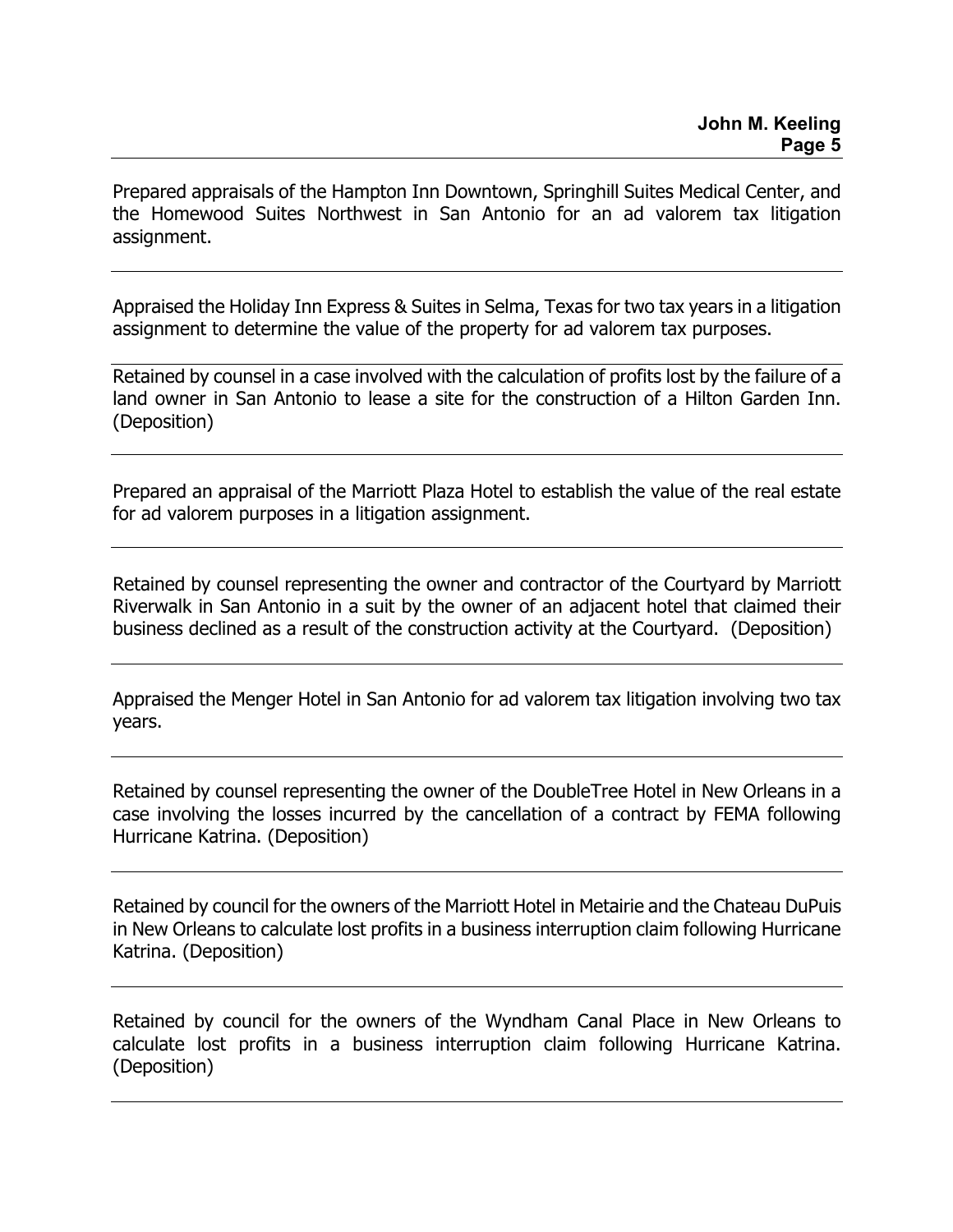Retained in a case involving the developer of the Hilton President Hotel in Kansas City. Case involved damages incurred as a result of misrepresentation by a mortgage brokerage firm and their law firm. (Court testimony)

Retained by counsel representing Starwood Hotels & Resorts in an arbitration involving the Westin St. Francis Hotel in San Francisco and the Westin Michigan Avenue in Chicago. Case involved alleged damages incurred by investors because of an alleged "noncompetitive" management agreement and inadequate marketing efforts in the sale of the hotel. (Testimony before Arbitration Panel)

Retained by counsel representing the World Trade Center of New Orleans and Sisung Securities in a case involving the proposed conversion of the World Trade Center building into a 650-room hotel. Testimony involved the impact of the hotel on the New Orleans economy and the collection of hotel occupancy taxes. (Court testimony)

Retained by counsel representing Landry's Restaurants, Inc., the owner of the Flagship Hotel in Galveston, Texas, in an eviction proceeding against the tenant. Testified as to whether the hotel was being maintained and operated in a "first class" manner. (Court testimony)

Was a party-appointed arbiter in an arbitration between the owner, Historic Restoration, Inc., and the operator of the Chateau Sonesta Hotel in New Orleans. Involved the calculation of damages suffered by the owner due to the failure of the operator to operate the hotel profitably.

Prepared an opinion of the value of a proposed hotel site in a condemnation case where the site in question was being condemned by the New Orleans Convention Authority for the proposed expansion of the Ernst N. Morial Convention Center. (Court testimony)

Prepared estimates of lost revenues resulting from the failure of the contracted reservation service of the Saint Ann and Saint Louis hotels in New Orleans to adequately program the reservations for the hotels. (Deposition)

Prepared estimates of damages resulting from a contractor's failure to complete on time the Westin Riverwalk Hotel in San Antonio. (Testimony before an arbitration panel)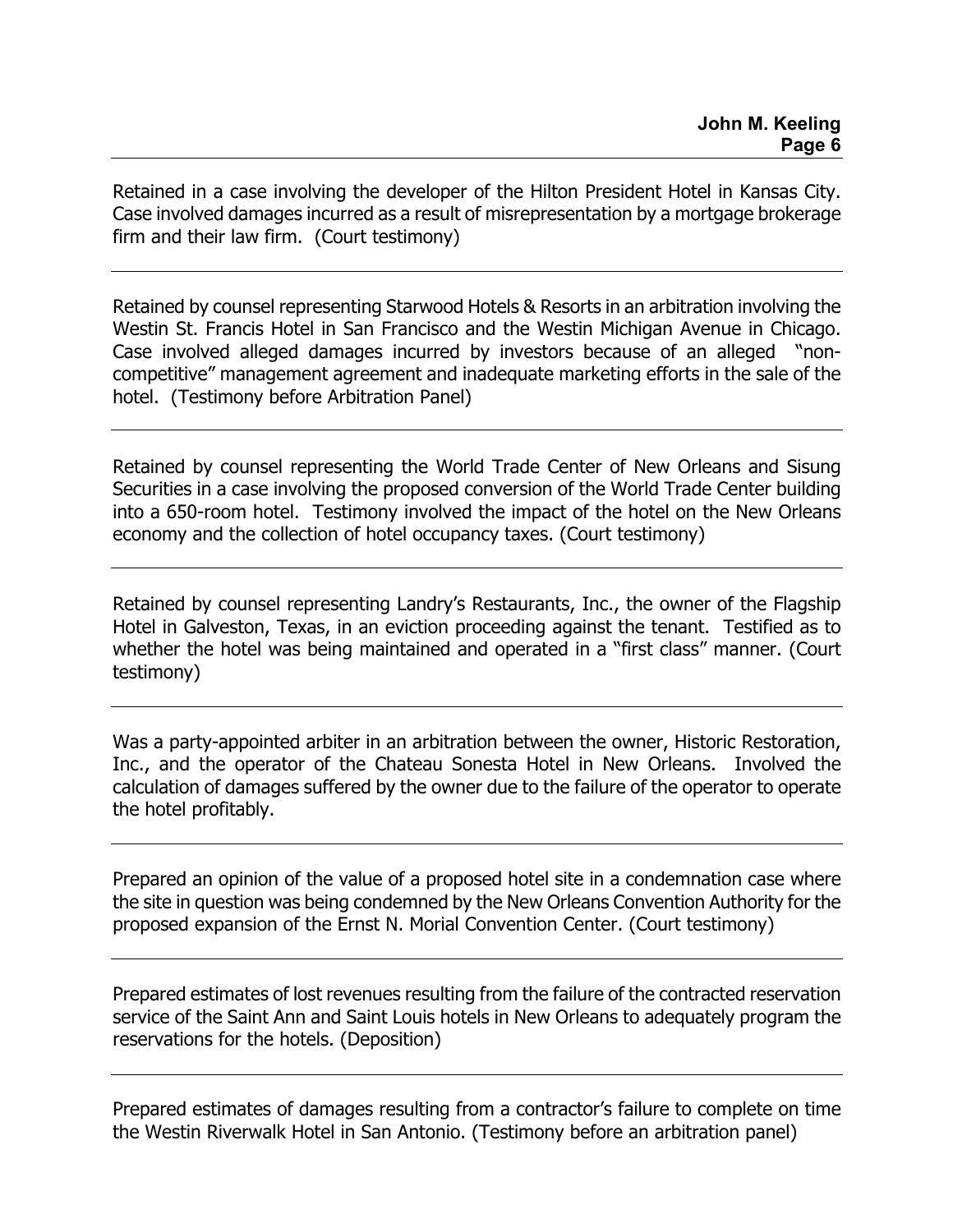Retained by counsel representing the City of Shreveport in a condemnation case involving the site for a proposed full-service hotel planned adjacent to a proposed convention center in downtown Shreveport. (Court testimony)

Retained by counsel representing the Marriott Rivercenter in San Antonio, Texas in a dispute with Bexar County Appraisal District over the quantification of business enterprise value in the ad valorem tax assessment of the hotel. (Court testimony)

Retained by counsel representing Host Marriott Corporation in defending appraisals prepared by Hospitality Valuation Services, Inc. (HVS) in litigation involving a 1984 hotel syndication. Case has been settled.

Retained by counsel representing the owner of the Prytania Park Hotel in New Orleans, Louisiana on a business interruption insurance claim resulting from a fire. (Court testimony)

Retained by counsel representing the land owner on a case involving a dispute as to the value of a ground lease for the Comfort Inn in New Orleans, Louisiana. (Court testimony)

Retained by counsel representing the lender on the Chapter 11 bankruptcy proceeding for the Days Inn Canal in New Orleans, Louisiana. Involved establishing a value of the hotel within the plan of reorganization. (Court testimony)

Retained by counsel representing the plaintiff in a lawsuit alleging breach of contract in the sale of the Pallas Suites Hotel in New Orleans, Louisiana. Scope included an appraisal.

Estimated damages suffered by a party in a breach of contract and tortuous interference case involving the Broadwater Beach Hotel & Casino in Biloxi, Mississippi. Case was settled out of court.

Testified as to the achievability of a plan of reorganization in the Chapter 11 bankruptcy of the Comfort Inn in College Park, Maryland and the Hampton Inn in Richmond, Virginia. (Court testimony)